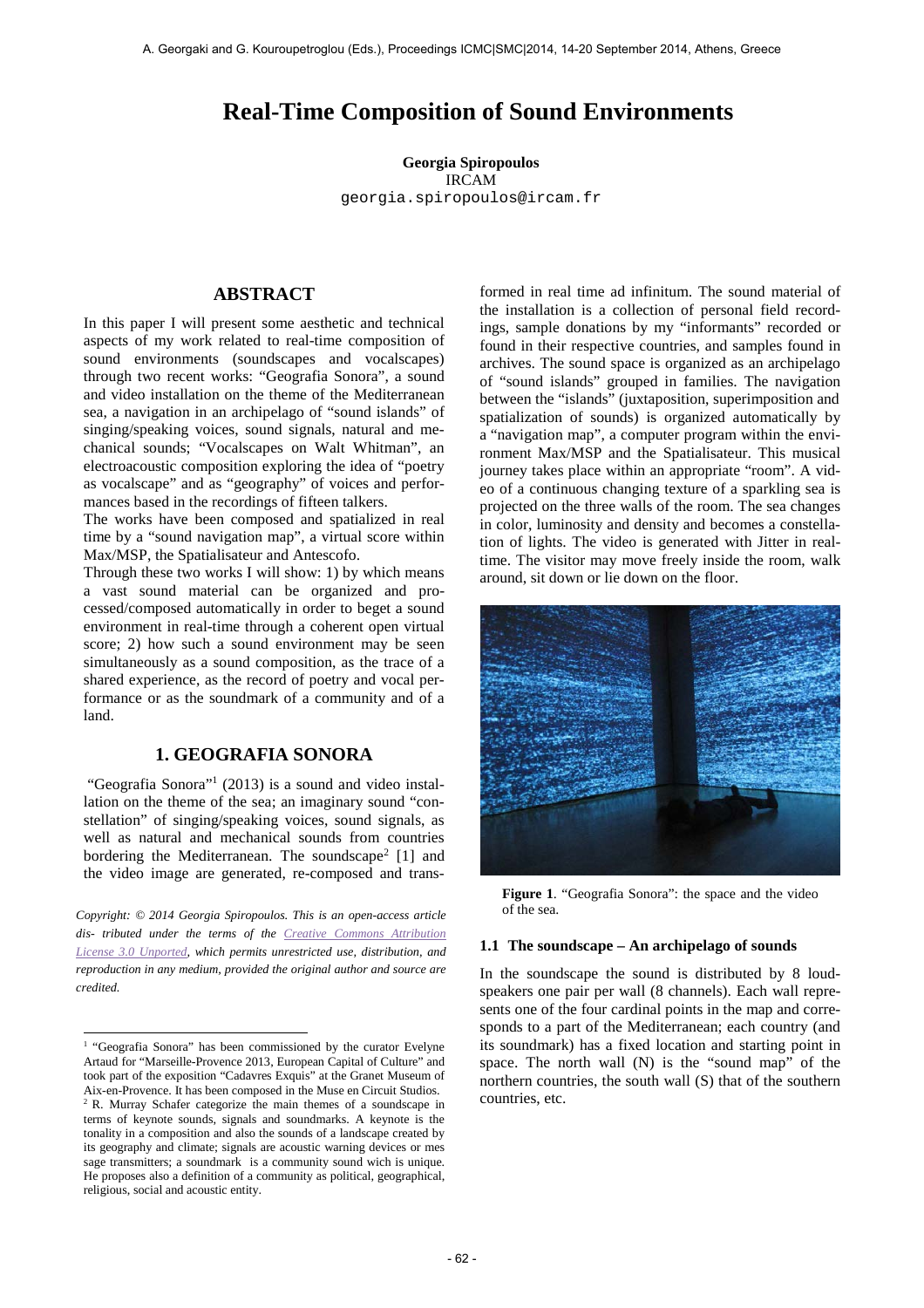

**Figure 2.** Spatial distribution of the Mediterranean countries and sound diffusion by 8 loudspeakers.

The sound material, concrete and mainly raw, is grouped in "sound islands" and "island clusters" (see Table 1). A "cluster" is a sound family (e.g. Human, Signals) and an "island" is the type of a sound within a sound family (e.g. singing, morse). I will confine myself to describe only a few sounds here. The "Human" and "Ambient" families are related to oral-tradition (songs) or reflect the human activity on sea (fishing, navigating). The Morse code generated by the computer comes from a text fragment of Homer's "Odyssey" [2]*.* A very few samples (natural sounds, boats motors) are filtered in order to serve as continuous drones. The sound material is organised in 8 sound familes.

|              | <b>Sound families</b> | <b>Sound types</b>      |  |  |  |
|--------------|-----------------------|-------------------------|--|--|--|
| $\mathsf{C}$ | (island clusters)     | (sound islands)         |  |  |  |
| $\Omega$     | Human (voice)         | singing, speaking,      |  |  |  |
| u            |                       | calls, onomatopoeia     |  |  |  |
| n            |                       |                         |  |  |  |
| t<br>r       | Instrumental          | related to sea songs    |  |  |  |
| $\mathbf{i}$ | Ambient (with voice)  | port, fish<br>market.   |  |  |  |
| e            |                       | boat, carnage, cele-    |  |  |  |
| S            |                       | bration                 |  |  |  |
|              | Natural sounds        | sea, wind, birds, in-   |  |  |  |
| О<br>t       |                       | sects, big fishes, unu- |  |  |  |
| h            |                       | sual sounds             |  |  |  |
| e            | Signals               | boat horns, whistles,   |  |  |  |
| r            |                       | morse signals, sonars,  |  |  |  |
|              |                       | unidentified<br>sea     |  |  |  |
|              |                       | sounds                  |  |  |  |
|              | Mechanical            | boat motors, chains     |  |  |  |
|              | Drones                | filtered sounds         |  |  |  |
|              | Processed             | filtered sounds         |  |  |  |

**Table 1.** The 8 sound familes of the Mediterranean soundmark.

A "sound navigation map" defines paths and interconnections between "sound islands" and/or "island clusters" and generates an "archipelago of sounds".



**Figure 3**. Sound navigation map, "sound islands" & interconnections (manuscript).

#### **1.2 Virtual Score - A sound navigation map**

The navigation between the "sound islands" changes ad infinitum in real-time. There is no fixed duration, beginning or end; sounds may be repeated but the listener will never listen to an identical combination of sounds. A "sound navigation map" is generated as a virtual score in the computer by means of Max/MSP and the Spatialisateur software. The navigation map is organised as a complex multi-level matrix constructed with three external tables that interact with each other: 1) a table for the horizontal interconnections between sounds (juxtaposition), 2) a table for vertical connections (superimposition) and 3) a table for the grouping of sounds and for the spatial movement.



**Figure 4.** Sound navigation map: part of the table indicating allowed and non-allowed sound juxtapositions.

The first two tables define a random navigation between sounds types according to rules that determine the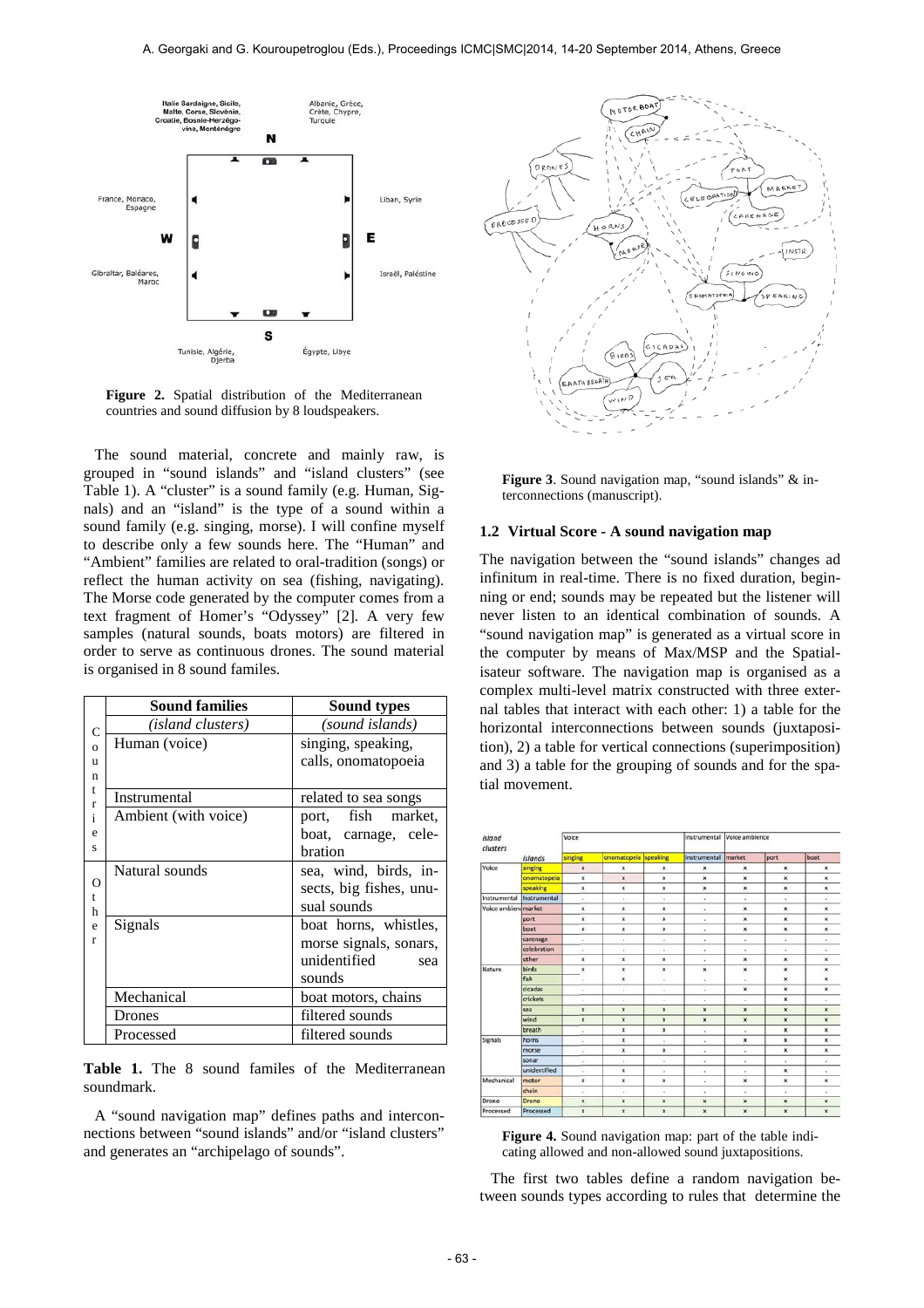allowed or non-allowed combinations of sounds (e.g. birds to cicadas, birds and cicadas); this choice (yes/no) is either arbitrary or rational according to combinations one may listen in the physical word. The third table determines the spatial movement of sound types and their internal organization in "scenes". A "scene" regulates a particular behavior of each sound type (e.g. singing, fish) in time and in space:

- polyphony (one/many sounds & loudspeakers)
- spatial movement (static/dynamic within an angle in degrees)
- sample duration and onset (playback position in a sample)
- total duration of a scene (15- 70 sec)

Eight scenes are configured in "Geografia Sonora".

- Solo (a single sound type): monophonic, static, 1  $L/S<sup>3</sup>$
- Multi: polyphonic, static, 2-4 L/S simultaneously
- Respo; polyphonic, static, 2-3 L/S alternatively
- Ubi: polyphonic, static, 8 L/S simultaneously, quiet
- Circular: monophonic, dynamic, 8 L/S, 90°-360°
- Spiral: polyphonic, dynamic, 8 L/S, >360°
- Cross: polyphonic, dynamic, 2 L/S, jump across
- Zig: polyphonic, dynamic, 3 L/S zig-zag

| <b>SOUND FAMILY</b><br>(a cluster of islands) | <b>SOUND TYPE</b><br>(Island)<br>islands-spat | <b>SPATIAL MOVEMENT</b> (avec scenes) |                            |                            |                                |            |                                |              |            |
|-----------------------------------------------|-----------------------------------------------|---------------------------------------|----------------------------|----------------------------|--------------------------------|------------|--------------------------------|--------------|------------|
|                                               |                                               | <b>STATIC</b>                         |                            |                            | <b>DYNAMIC</b>                 |            |                                |              |            |
|                                               |                                               | SOLO                                  | polyphonic<br><b>MULTI</b> | palyphonic<br><b>RESPO</b> | polyphonic<br><b>UBI-PIANO</b> | CIRC       | D1 polyphonic<br><b>SPIRAL</b> | <b>CROSS</b> | TRI/ZIG    |
|                                               |                                               |                                       |                            |                            |                                |            |                                |              |            |
|                                               | cnomatopeia                                   | $510+00$                              | $\sim$                     | $5,10+0,0$                 | $510+00$                       | $5,10+0,0$ | 5,10+0.0                       | $510 - 00$   | ×.         |
|                                               | speaking                                      | 10 15+0 50                            | ×                          | 10 15+0 50                 | $\sim$                         | ٠          | ٠                              | ٠            | ÷          |
| instrumental                                  | Instrumental                                  |                                       |                            |                            |                                |            | ٠                              | ٠            | ÷          |
| Voice ambience                                | market                                        | 20 40+0 50                            | 20 40+0 50                 | 15 25+0 0                  | 15 40+0 50                     |            | $\sim$                         | ٠            | $\sim$     |
|                                               | port.                                         | 20 40+0 50                            | 20 40+0 50                 | 15 25+0 0                  | 15 40+0 50                     | ¥.         | ×                              | ×            | $\sim$     |
|                                               | boat                                          | 20,40+0 50                            | 20 40+0 50                 | 15 25+0.0                  | 15 40+0 50                     | ×.         | ×.                             | ×            | ×          |
|                                               | carenage                                      | ٠                                     |                            |                            | ×                              | ×          | ×                              | ×            | ×          |
|                                               | celebration                                   |                                       | $\rightarrow$              | $\sim$                     | $\alpha$ .                     | ×.         | $\sim$                         | ×            | $\sim$     |
|                                               | other                                         | 10 20+0 0                             | ×                          | $\sim$                     |                                |            | ٠                              |              |            |
| Nature                                        | birds                                         | 10 20+0 50                            |                            | 7 10+0 0                   | 30 60+0 50                     | 7 15+0 50  | ×                              | 5 10+0 50    | 5 12+0 50  |
|                                               | <b>fish</b>                                   | ×                                     | 40 60+0 0                  | 10 15+0 0                  | 30 60+0 50                     | ×          | $\alpha$                       | 5 10+0 50    | 5 12+0 50  |
|                                               | cicadas                                       | 15 30+0 30                            | 30 60+0 50                 | 8 12+0 0                   | 30 60+0 50                     | ¥.         | $\sim$                         | ×            | v.         |
|                                               | crickets.                                     | 15 30-0 30                            | $5, 8 + 0, 30$             | 8 12+0 0                   | 30, 60+0, 50                   |            | ٠                              |              |            |
|                                               | sea                                           | 30 60+0 50                            |                            | $\mathbf{r}_1$             | 30 60+0 50                     | 10 60+0 50 | ÷.                             | 6 15+0 50    | 8 15+0 50  |
|                                               | wind                                          | 30 60+0 0                             | 30 60+0 0                  | n.                         | 40 50+0 50                     | 10 60+0 50 | ×                              | 6 15+0 50    | 8 15+0 50  |
|                                               | breath                                        | 30 40+0 30                            |                            | ×                          | 10 20+0 50                     |            | ×                              | ٠            |            |
| Signals                                       | horns                                         |                                       | 8.12+0.0                   | 5 10+0 0                   | 8 12+0 0                       | 8 10+0 0   | ×                              | ٠            | ×          |
|                                               | morse                                         | 15, 20+0.0                            |                            | $2,5+0,0$                  | $\mathcal{C}$                  |            | ×                              | ٠            | ٠          |
|                                               | sonar                                         | 10 15+0 0                             | ×                          | $5.8 + 0.0$                | $\sim$                         | 3 10+0 0   | $\sim$                         | $\alpha$     | ×          |
|                                               | unidentified                                  |                                       |                            | $\mathbf{r}$               | ×                              |            | ٠                              | ×            | $\sim$     |
| Mechanical                                    | motor                                         | 25 45+0 30                            | 15 45+0 30                 | ×.                         | 10 20+0 50                     | 15 45+0 50 | ÷                              | ٠            | $\sim$     |
|                                               | chain                                         |                                       |                            | $\sim$                     |                                |            | ٠                              |              |            |
| Orone                                         | Drone                                         |                                       | 45 60+0 20 45 60+0 20      | $\mathcal{L}$              | 20 50+0 20                     | a)         | ×                              | 20 50+0 50   | 20 50+0 50 |
| Processed                                     | Processed                                     | 45 60+0 20                            |                            | ٠                          |                                | ×          |                                |              |            |
| Durée scène entière (sequence)                |                                               |                                       | 45-60                      | 45-60                      | 50-70                          |            | 40-70                          |              |            |

**Figure 5.** Sound navigation map: "scenes" and sound spatialization.

All three tables are stored in Max/MSP into *coll* objects. The whole sound navigation is a random choice of path by the computer between "scenes" (see Figure 5) and "free" navigations between "sound types" (see Figure 4). A new "scene" appears after 4-8 "free" navigations. As all countries have a fixed spatial point (in a specific loudspeaker and angle) all sounds related to countries (and humans) are localized and start *migrate* in space in the loudspeaker of that country. All other sounds are spatialized according to "scenes". For example, in the Respo configuration the next sound will start at the opposite spatial point to the first one.

A maximum of three polyphonic voices may be superimposed and read in players (*sfplay~* objects) in the

l

Max/MSP patch. The number of sound sources, the spatial location and the movement of the sources, are controlled by the Spatialisateur. They are distributed in an 8 channel system with 15 virtual spatial points.

### **1.3 The video – A "breathing sea"**

The video is projected by three projectors on the three walls of the room. The video image is the result of a continuous changing texture of a sparkling sea. When a new sound "scene" appears the sea changes in color, luminosity and density and becomes a constellation of lights.

The video image is a merge of two sources: the video of a shimmering moving sea and a similar photo whose color changes by the computer. From interaction between these sources results a sea-matter in continuous motion, that oscillates ranging from blue to silver blue-violet (and to silver) and whose shimmer is gradually transformed into constellation of lights. This "landscape" could suggest a constellation of stars, signals of lighthouses, boat luminous lines, or the night lights of the islands.

The video treatment is calculated in real time by specific modules on Jitter software: *jit.op* for matrices operations in order to generate a new synthesized image; *jit.mxform2d* for image spatial transformation, *jit.scalebias* for color channels scaling and offset in a 4 plane input matrix (ARGB); *jit.slide* for temporal envelope following.

# **2. VOCALSCAPES ON WALT WHITMAN**

"Vocalscapes on Walt Whitman" (2014) are electroacoustic interludes extracted from "The Body Electric"<sup>4</sup> cycle based on Walt Whitman's "Leaves of Grass"<sup>5</sup> [3]. It is composed for a speaking-singing female voice, clarinets, trombone, viola, percussion and 6-channel tape. The cycle is a work in progress, which started with four pieces<sup>6</sup>, but more ones will be added in the future. The four pieces are bounded by electroacoustic vocalscapes (interludes). Some instrumental or concrete sounds of the work are directly inspired by the soundscapes in Whitman's poems (boat horns, wind, whistles, whispers).

"Vocalscapes on Walt Whitman" can be seen as an electroacoustic composition as well as a sound installation. The piece explores both the idea of poetry as soundspace and as "geography" of languages, voices, performances and humans. The sound material derives from the recordings of fifteen talkers, each one having recorded a Whitman's poem excerpt in her/his mother tongue in a chosen place. Each spoken poem (and voice) is accompanied by the ambient sound of the place where it's been recorded. The recorded material has been composed and spatialized automatically by Max/MSP and the Spatial-

 $\overline{a}$ 

<sup>3</sup> loudspeakers

<sup>4</sup>The work has been comissioned by the French Ministry of Culture for the Arts Nova ensemble. The title comes from Whitman's poem of the same title.

<sup>5</sup> "Leaves of Grass" is a poetry collection of 400 poems by the American poet Walt Whitman (1819–1892). Whitman composed it during his entire life, writing and revising it in five editions until his death.

<sup>6</sup> "City of Ships"; "A Clear Midnight"; "Yet, Yet, Ye Downcast Hours"; The Rounded Catalogue Divine Complete".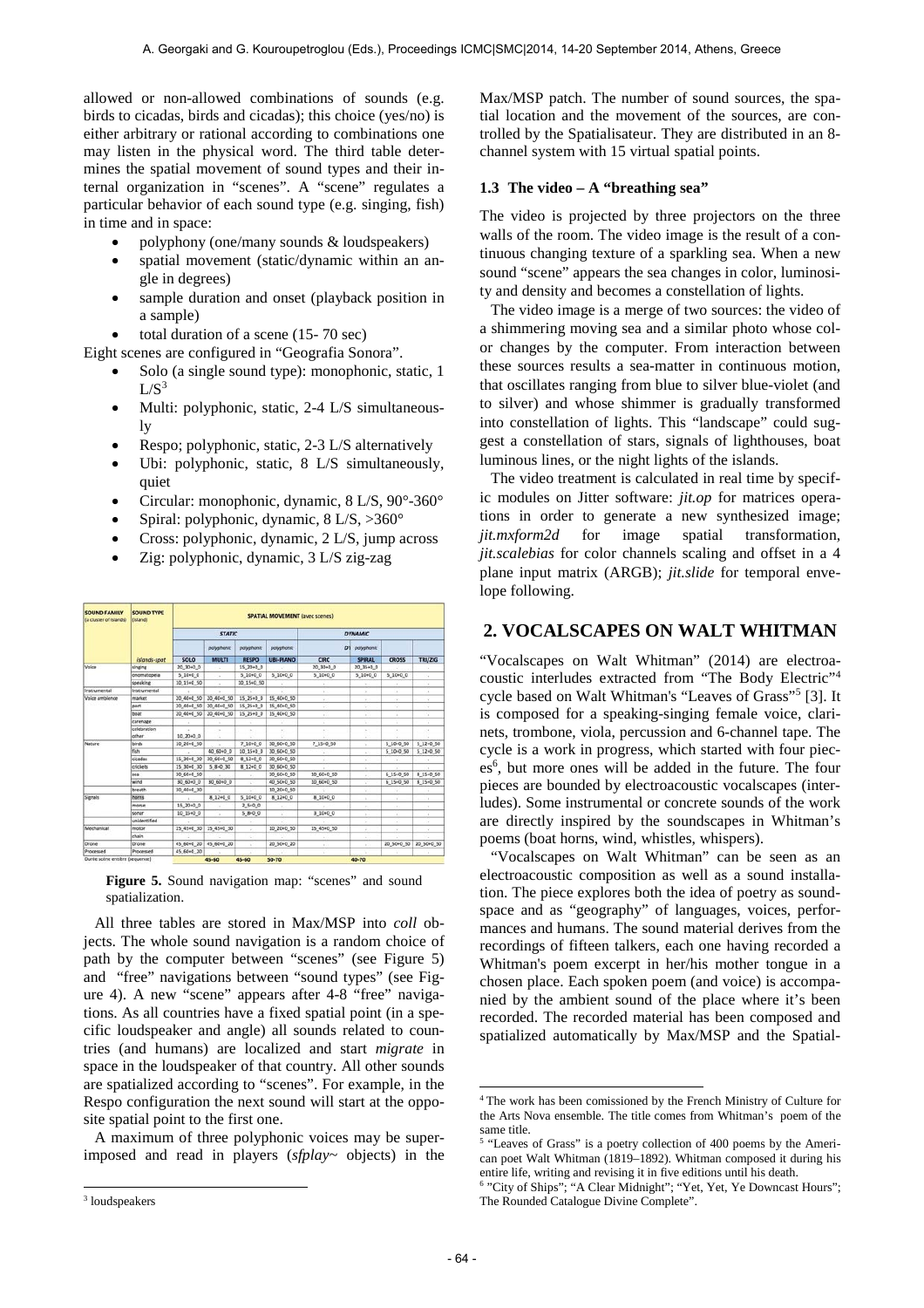isateur both driven by Antescofo<sup>7</sup> software and programming language. This computer environment for real-time composition has been initially conceived for the installation of "Geografia Sonora" and developed further for the "Body Electric".

#### **2.1 The Vocalscape (Fonotopia)**

Most of the fifteen talkers, women and men, have recorded an excerpt of Walt Whitman's "Song of Myself". Some of them have recorded excerpts of five different poems<sup>8</sup>. The languages actually recorded are: English, French, German, Greek, Hebrew, Italian and Spanish – more languages will be added in the future. All talkers provided a recording of the ambient sound of the space of reading; many of them have chosen a particular *mise en scène* (staging) of that space with very interesting consequences both for the background sound of the recording and for the work. Dieter Kaufmann recorded on the Pilgram-bridge in the middle of a crowdy Vienna an excerpt<sup>9</sup> where Whitman expresses his strong conscience of citizenship and involvement in the city (New York); Allen Weiss recorded a quiet snowy soundscape full of birds in Huntington NY; Joel Chadabe chose the West End Avenue sound in front of his studio building and Philippe Leroux the night ambience of Ecole Normale Superieure street of Ulm.

The recorded poems have been edited and arranged (in folders) by language, gender, type of audio sample (poems, strophes, verses, words, ambience samples) and poem (title and talker); e.g italian/woman/verse/ A\_Song\_of\_the\_Rolling\_Earth\_paola.



**Table 2.** Organization of the recorded poems samples by: language – gender – sound type – poem title

#### **2.2 Virtual score – programming in Antescofo**

l

The compositional process and method in "Vocalscapes on Walt Whitman" is an extension of that of "Geografia Sonora". But "Vocalscapes" by its nature needed a higher compositional control and precision in working on the material. The music material has been generated in realtime on studio, recorded as fixed 6-channel musical sequences and mixed as standard electroacoustic pieces. Each sequence is composed and spatialized as a microform similar to Geografia's "scenes" described above: Solo, Multi, Respo, Ubi, Circ, Spiral, Zig (see Figure 5). The sequences here are generated by the Antescofo software and programming language and generated through Max/MSP and the Spatialisateur.

 A new version of the Geografia's Max/MSP patch has been developed with a 3-player module, with an increased internal polyphony for each player and a maximum of 15-voice superimposition.



**Figure 6.** The 3 voices (players) in Max/MSP patch.

When launching the Max/MSP patch all the audio samples are preloaded automatically. The *recursivefolder*  object of Alex Harker<sup>10</sup> allows to construct the folders tree for the sound types (poems, strophes, etc.), to access easily to the audio samples and to add more samples without changing the patch. By the *antescofo~* object in the main patch window one can access to the Ascograph graphical score editor.



**Figure 7.** The Antescofo's Ascograph graphical score editor.

All electroacoustic sequences have been programmed with a high precision in the right part of the editor. It has been possible to compose a large number of appended sequences by controlling numerous parameters:

- a sequence's global duration
- the sequence's number of "voices" (3 polyphonic voices)

 $\overline{a}$ 

<sup>7</sup>*"Antescofo~ is a modular polyphonic Score Following system as well as a Synchronous Programming language for musical composition. The module allows for automatic recognition of music score position and tempo from a realtime audio Stream coming from performer(s), making it possible to synchronize an instrumental performance with computer realized elements. The synchronous language within Antescofo allows flexible writing of time and interaction in computer music"*. Arshia Cont, http://repmus.ircam.fr/antescofo, 2009.

<sup>&</sup>lt;sup>8</sup> "A Song of the Rolling Earth"; "The Dalliance of the Eagles"; "Faces"; "Poem of Salutation".

<sup>9</sup>*"...A call in the midst of the crowd, My own voice, orotund sweeping and final.../ This is the city and I am one of the citizens..."* from the "Song of Myself".

<sup>10</sup> https://github.com/AlexHarker/AHarker\_Externals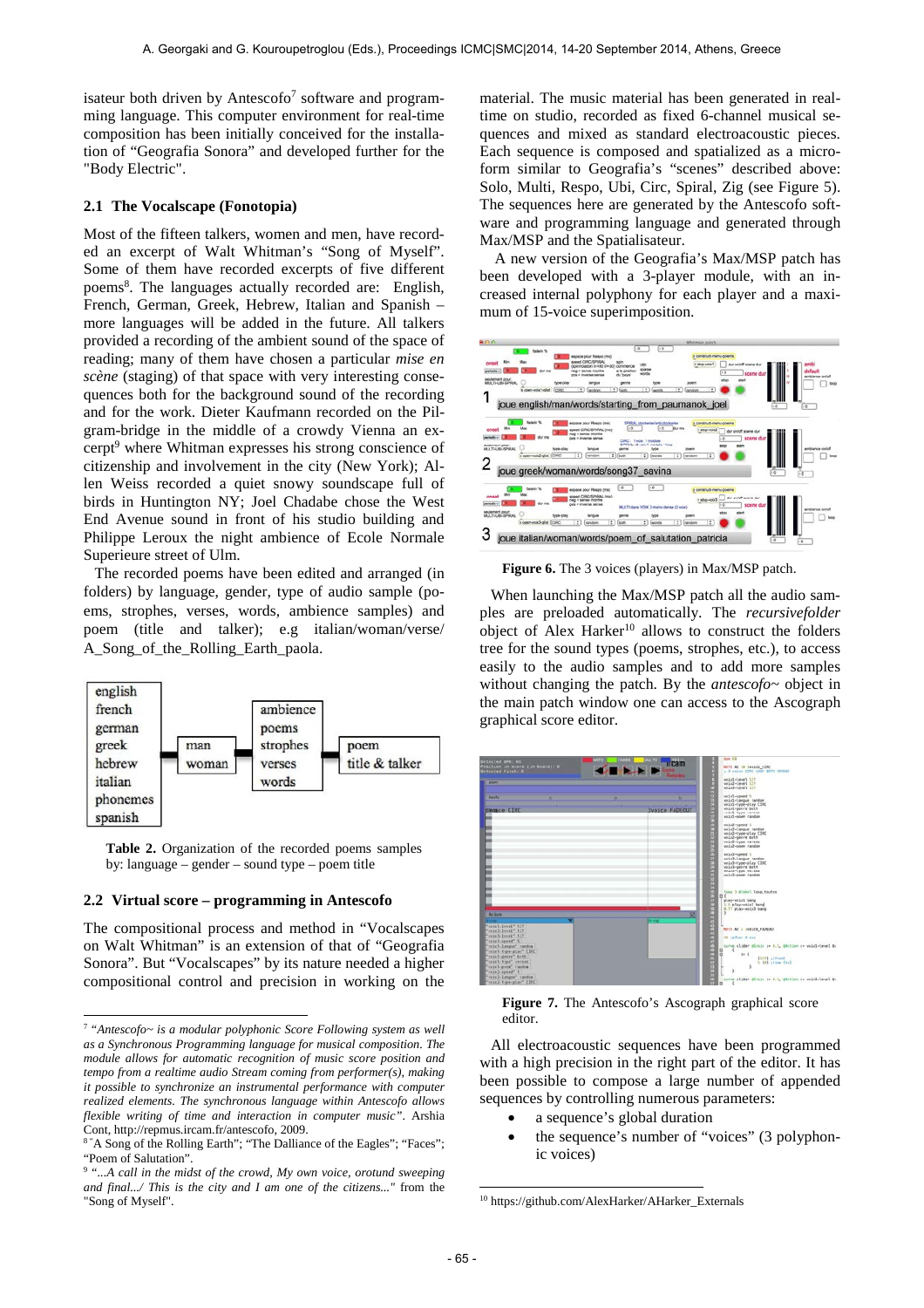- the sound level and the fades
- the choice of an audio sample by language, gender, type of sound, or poem title, also randomly
- the superimposition of a poem with its ambience recording
- the onset (position of the playback in a sample)
- a delay time for the playback
- the speed variation of the playback
- the type of spatialization of a scene, the speed and the sense of rotation (clockwiseanticlockwise)
- the loop of a sequence with a different onset for each voice
- the generation of a sequence of sequences

The following *antescofo*~ virtual score is a simple example of a 1-voice sequence from a randomly chosen poem's verse and language, told by a woman, rotated in a full circle in 5 seconds, looped once and faded out immediately after 10 seconds.

bpm 60

NOTE A2 10 3voice\_CIRC ; 3 voice CIRC

voix1-level 127

voix1-speed 5 voix1-langue random voix1-type-play CIRC voix1-genre woman voix1-type verses voix1-poem random

loop 1 @label loop\_toutes { play-voix1 bang }

NOTE A2 2 1voice\_FADEOUT

}

10 ; after X sec

}

curve slide 
$$
\circledast
$$
 Grain := 0.1,  $\circledast$  Action := 1-level  $\$x \}$ \n $\$x \}$ \n $\{127\}$ ; {from} 5 {0} ; time {to}

The electroacoustic sequences are spatialized by the Spatialisateur in a 6-loudspeaker system with 15 virtual sources offering a fine precision of the sound movement in the hall.



**Figure 8.** Representation of the 6-channel loudspeaker system with 15 virtual points in the *spat.oper* object of the Spatialisateur

Similar to "Geografia Sonora", each country and language has a specific location in the sound space. A sound diffusion with a fine control of parameters related to perceptual factors and sound radiation are possible within the Spatialisateur such as the reverb, the source presence and brilliance, the room presence, the distance or proximity of sound events.

# **3. NOTES ON SPACE, SOUND, VOICE AND POETRY**

"Geografia Sonora" and "Vocalscapes on Walt Whitman" are the first two works of *the "Ritual Chambers"* series of sound environments (soundscapes and vocalscapes).

### **Physical Space**

The notion of the "chamber" as private space and as shared space by a small community comes from personal live and/or sonic experiences in popular rites $11$ . The sonic influence and the compositional approach of the ritual in my work can be found in my earlier pieces "Klama"<sup>12</sup> [4] and "The Bacchæ"<sup>13</sup> [5]. The "chamber" in rituals is often a small shared place that opens to the spiritual space: *"Place is security, space is freedom,"* writes the geographer Yi-Fu Tuan, *"we are attached to the one and long for the other."* [6]

In "Geografia Sonora" installation, the room can be freely approached by the visitor: she/he may move freely inside, walk around, sit or lie down on the floor, enter or exit, listen, contemplate, or discuss. The space could be a place of listening and meeting like in Roland Barthes'

 $\overline{a}$ 

<sup>&</sup>lt;sup>11</sup> The fire rite of Anastenaria in Nothern Greece, the Greek death rituals, ethnographic audio collections from Smithsonian Institution and CNRS-Musé de l'Homme archives.

 $12$  "Klama" (IRCAM 2006) is a work for mixed choir, live electronics and "audio documents" and have its roots in the death rituals, performed in the region of Mani.

*<sup>(</sup>http://www.georgiaspiropoulos.com/programnotes/klama.html)*

<sup>&</sup>lt;sup>13</sup> "The Bacchæ" (IRCAM 2010) is a solo opera for one performer, tape, live electronics and lights based on Euripides' ancient Greek tragedy. *(http://www.georgiaspiropoulos.com/works/bacchae\_excerpts\_en.html).*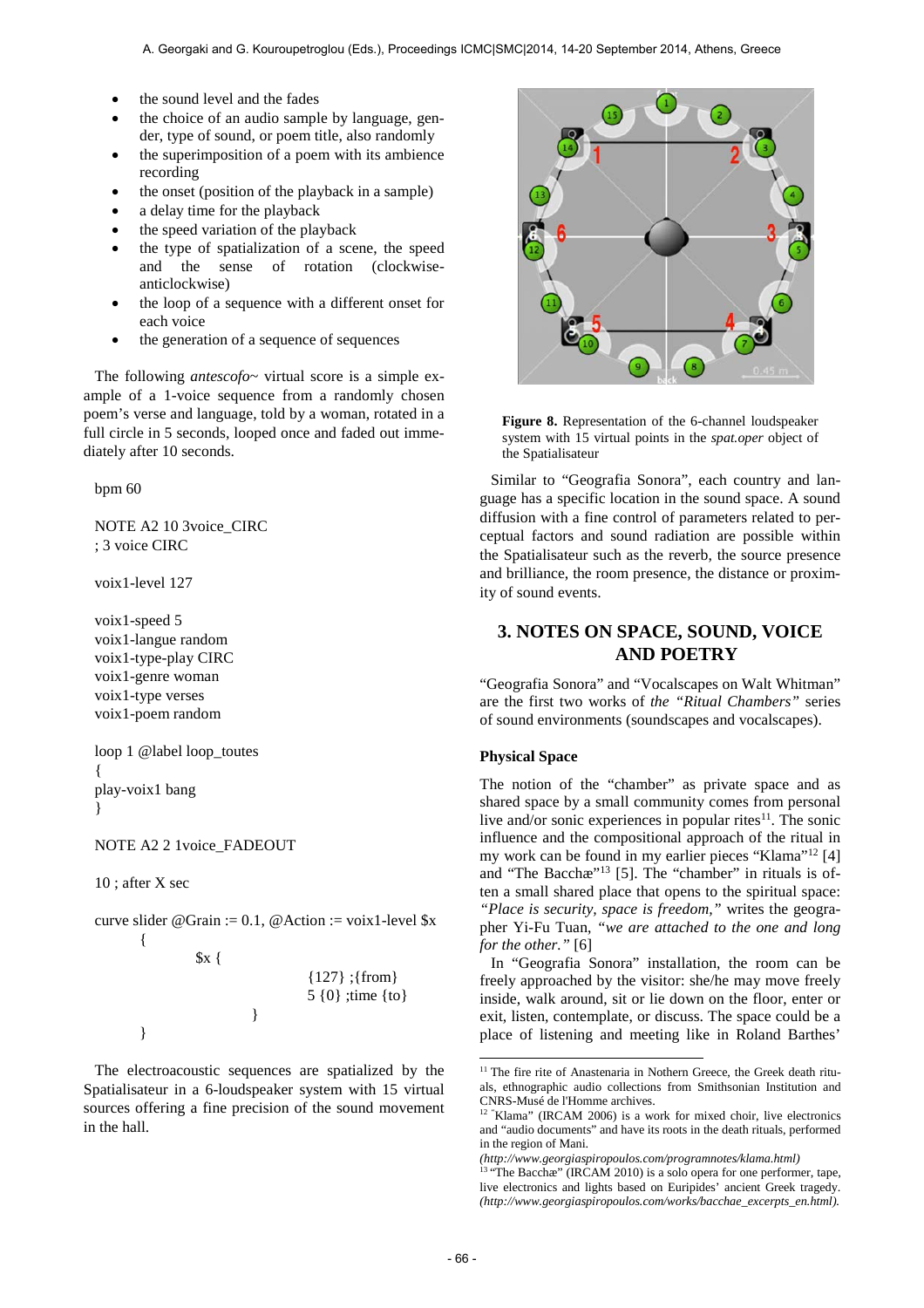"phantoms of the Opera": *"Je rêve d'un Opéra aussi libre et aussi populaire qu'une salle de cinéma ou de catch: on y entrerait, on en sortirait selon son humeur…"<sup>14</sup>* [7].

### **Abstract Space**

The notion of space as structural element for the composition and as integral part of the sound is explored in both works. The sound comprises the space, the sound has spatial features and disposition right from the beginning (through compositional decisions) In both works the audio content may change completely but abstract space not. The space is open and can be modulated in terms of temporality, density and internal movement but the structure remains the same. The space is structured by a virtual score that determines the *"scenes"* - sequences organized in terms of material, polyphony, density, duration, spatial position and movement. In "Geografia Sonora" the virtual score generates randomly an open structure, a moving space; in "Vocalscapes on Walt Whitman" the virtual score generates pre-programmed scenes that can be orchestrated in multiple ways.

### **Liquid Spaces**

"Geografia Sonora" also explores the idea of liquidity, the flow of the water (the sea) but also the continuous flow of sonic events from the Mediterranean soundscape. "Vocalscapes on Walt Whitman" explores the flow of the language, of Whitman's poetic language and of the articulated speaking as recorded by the fifteen talkers<sup>15</sup>. Bachelard says: *"Liquidity is… the very desire of language. Language wants to flow. It flows naturally."* [8] [9]

"Vocalscapes" are geografias and Geografia's sea changes to a vocalscape too — by songs, onomatopoeias, calls and speakings. In the Homeric sea people speak; and they speak in different languages: *"I navigate the winecolored sea among people who speak different languages."<sup>16</sup>* [10]

"Vocalscapes" is a geography of Whitman's poetry but also a talkers' portraits. It is a testimony of languages, pronunciations, dialects and idioms similar to Whitman's introduction of foreign, borrowed words, slang, onomatopoeias and pronunciations inside the chosen tongue: *"Pronunciation is the stamina of language, - it is language."* [11] The talkers are the voices of the poem and the text-poem joins the "oral" dimension.

*"O what is it in me that makes me tremble so at voices?"<sup>17</sup>* But the talkers becomes also performers, "vocalists", speakers, readers, and, in a way, directors - many of them have chosen a particular *mise en scène* (staging) of the space/place of reading with significant consequences for the background sound of the recording. The recording keeps the vocal mark of the talker and the soundmark of

l

the space/place. The talkers are not alone; like Messiaen's "oiseaux"<sup>18</sup> they are in a changing landscape together with their neighbors singing with them. [12] "Vocalscapes" is a virtual space of characters, of vocal performance and an environment of "oral" poetry. *"The poems in* Leaves of Grass *'are not* about *the environment, whether natural or social,'... They* are *environments."<sup>19</sup>* [13]

### **Sonic Space**

Like "Geografia Sonora", "Vocalscapes on Walt Whitman", is a collection and a cartography (of Whitman's poetry). Whitman collects and classifies images, scenes, voices, humans, objects, words in detailed catalogues: *". . . Collecting I traverse the garden of the world . . ."<sup>20</sup>*

If there is a Whitman's verse that reflects best the idea of "Vocalscapes" it is the following: *"Human bodies are words, myriads of words... / Every part able, active, receptive, without shame or the need of shame."<sup>21</sup>* Whitman's recorded poems are used entire or in fragments: strophes, verses and words. Beckett says: *"I'm in words, made of words, other's words [...] I'm all these words, all these strangers, this dust of words, with no ground for their settling, [...]."* [14]

Like "Vocalscapes", "Geografia's" archipelago is a sound collection and a cartography of the Mediterranean, bringing tonalities, signals and communities soundmarks.

### **Visual Space**

 $\overline{a}$ 

The idea of "Geografia Sonora" installation as an endlessly changing sea has been formed from repeated observation (and contemplation) of the wide open landscape of the Aegean and Ionian seas from different perspectives: the sea as cartography & calm landscape from aerial view (for the sound); the sea as texture when seen from the top of the mountain of an island (for the video).

The video<sup>22</sup> of a "breathing sea" is in part inspired by James Turrel's "Aperture" works<sup>23</sup>, Rothko's "abstract icons"<sup>24</sup> [15] or by the "thinking ocean" in Tarkovsky's "Solaris"<sup>25</sup> [16] planet: "an endlessly changing and apparently sentient alien ocean" [17]. But instead of a disquieting heterotopia, Geografia's sea invites; it's a space

<sup>14</sup> *"I dream of an opera as free and popular as a movie or catch hall: one would get in and come out depending on their mood".*

<sup>15</sup>*"I have heard what the talkers were talking, the talk of the / beginning and the end, / But I do not talk of the beginning or the end."* W. Whitman, *Leaves of Grass*, "Song of Myself".

<sup>16</sup>*"πλέων ἐπὶ οἴνοπα πόντον ἐπ' ἀλλοθρόους ἀνθρώπους".* Homer, "Odyssey" Homer, Odyssey A. 183. Literally "people who make different noises".

<sup>17</sup>*Leaves of Grass*, "Vocalism".

<sup>18</sup>*"Chaque pièce est écrite en l'honneur d'une province française. Elle porte en titre le nom de l'oiseau-type de la région choisie. Il n'est pas seul : ses voisins d'habitat l'entourent et chantent aussi (...)- son paysage, les heures du jour et de la nuit qui changent ce paysage, sont également présents, avec leurs couleurs, leur températures, la magie de leurs parfums."* O. Messiaen, Catalogue d'Oiseaux, CD bocklet.

<sup>&</sup>lt;sup>19</sup> A. Fletcher, *A New Theory for American Poetry: Democracy, the Environment, and the Future Of the Imagination*. Cambridge, MA: Harvard Univercity Press, 2004, p.103

<sup>20</sup>*Leaves of Grass,* "These I Singing in Spring"

<sup>21</sup>*Leaves of Grass*, "A Song of the Rolling Earth"

<sup>22</sup> http://www.georgiaspiropoulos.com/programnotes/geografiavideo/geografia-sonora-video.html

<sup>23</sup>*"A Turrell Space Division (also called an 'Aperture' work) consists of a large, horizontal aperture cut into a wall… The aperture […] appears to be a flat painting or an LED screen but is a light-emitting opening to a seemingly infinite, light filled room beyond"*. http://jamesturrell.com/artworks/by-type/#type-wedgework

<sup>24</sup>*"fields of color and light born by Rothko's experience of the emptiness in the American landscape*" in "L'art au XXe siècle. : Peinture, Sculpture, Nouveaux médias, Photographie" Taschen, 2000

<sup>25</sup> Based on Stanislaw Lem's novel, "Solaris" 1961.. S. Lem, J. Kilmartin, S. Cox, "Solaris", Mariner Books, 2002